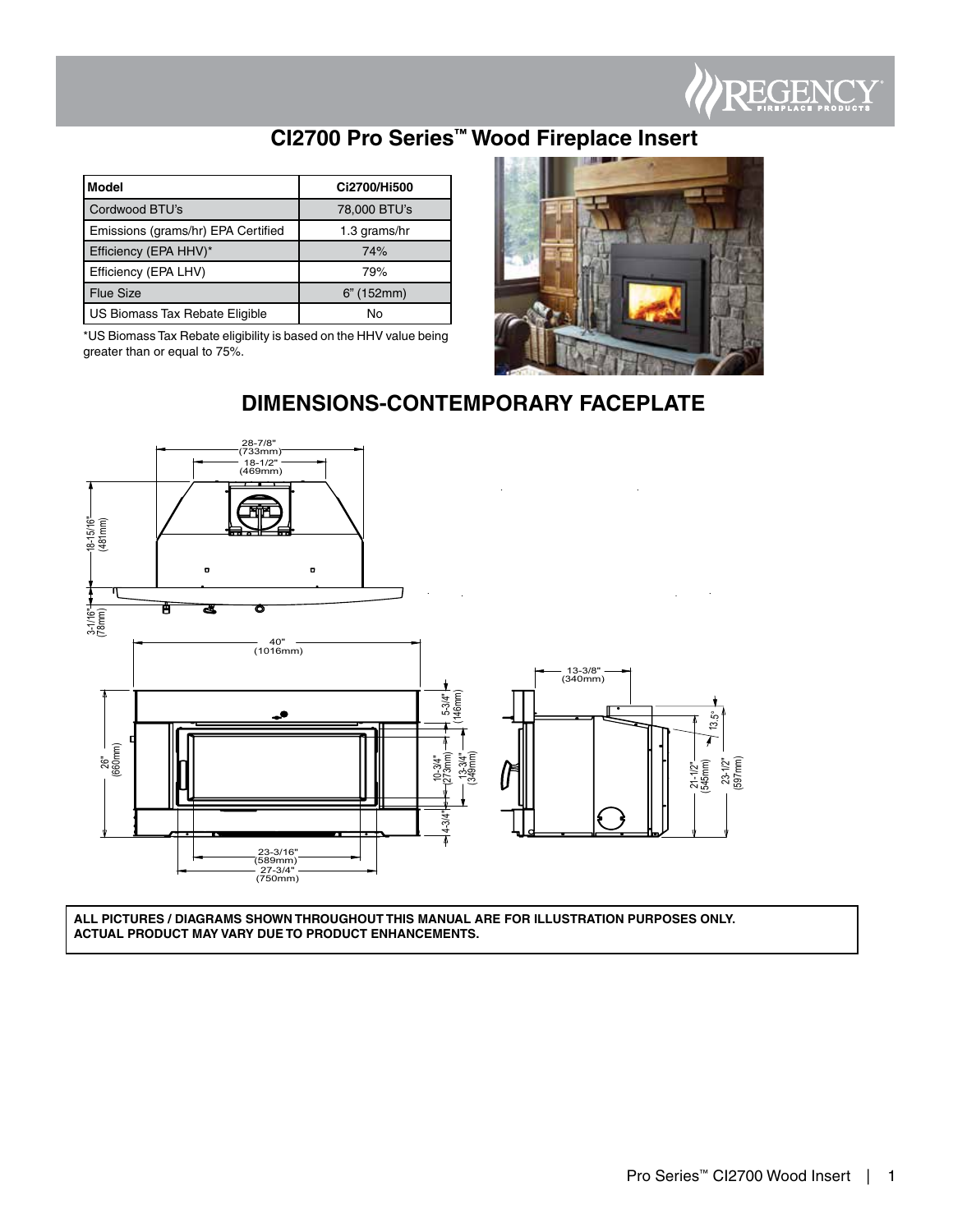

# **DIMENSIONS-CAST FACEPLATE AND OFFSET FLUE COLLAR**





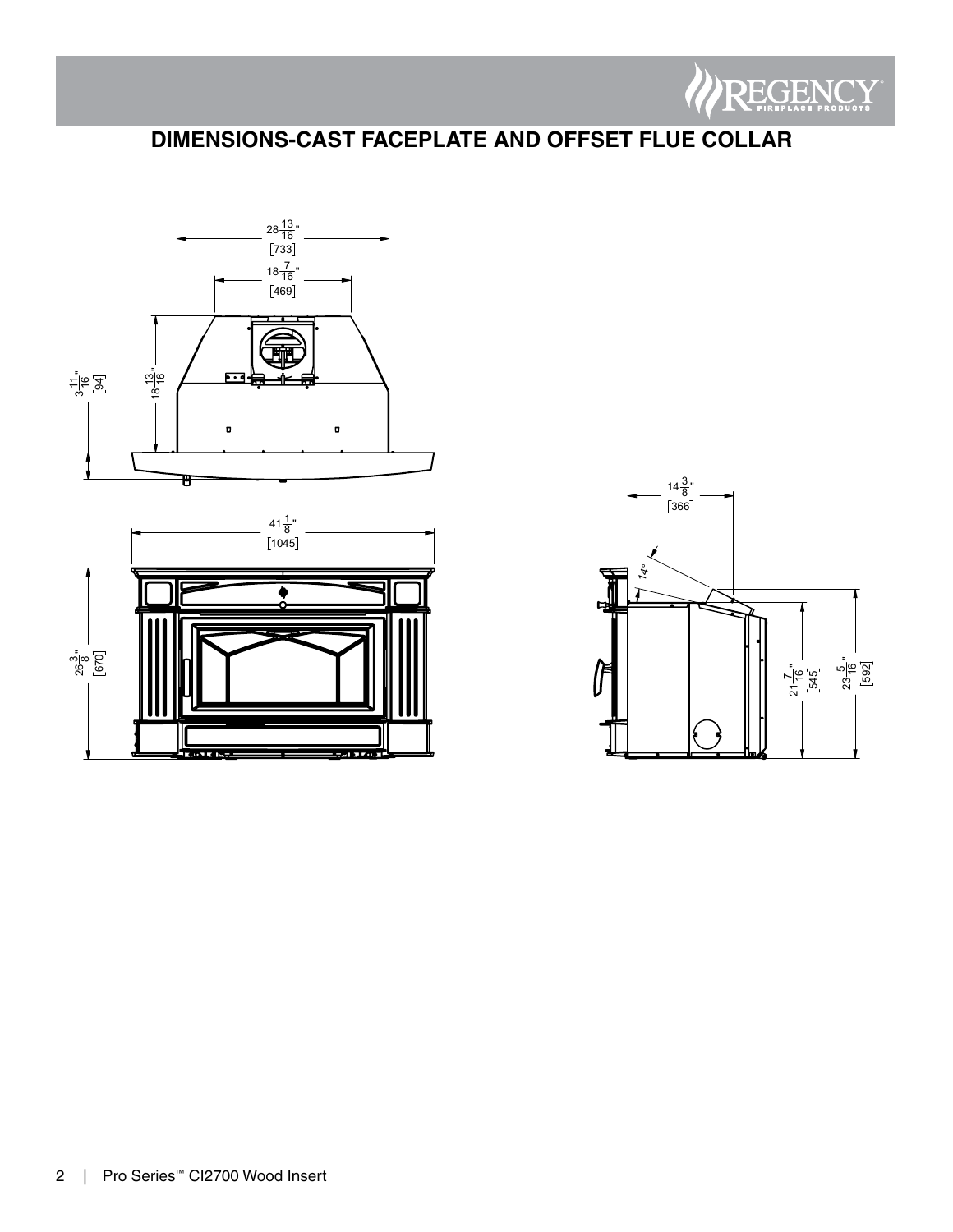

## **DIMENSIONS**

### **DIMENSIONS - LOW PROFILE FACEPLATE**



### **DIMENSIONS - CAST FACEPLATE**



Standard Cast Faceplate shown above Oversized Cast Faceplate Dimensions: 44" W x 31" H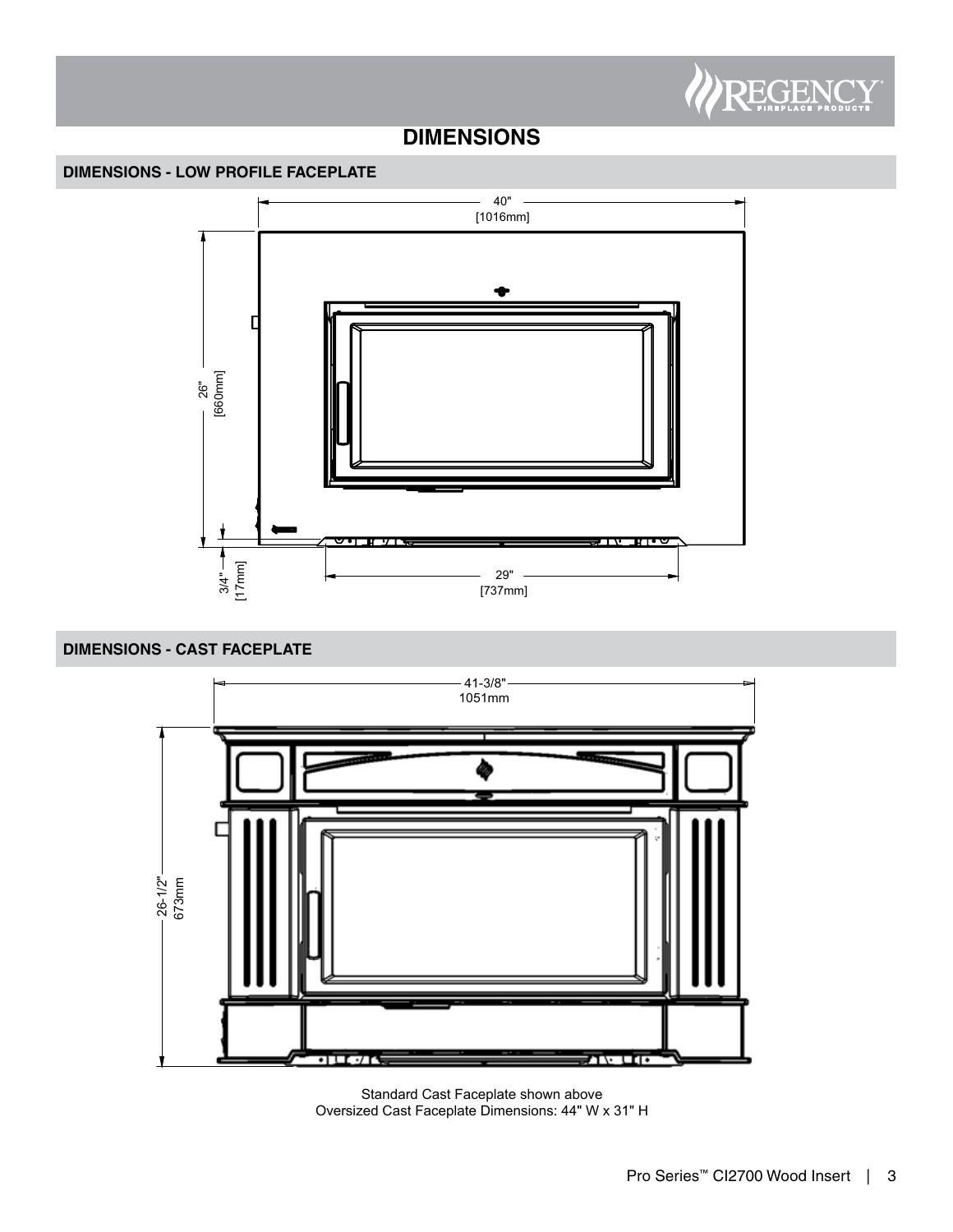

## **DIMENSIONS**

### **DIMENSIONS - STANDARD BACKING PLATE**



## **DIMENSIONS - OVERSIZED BACKING PLATE**